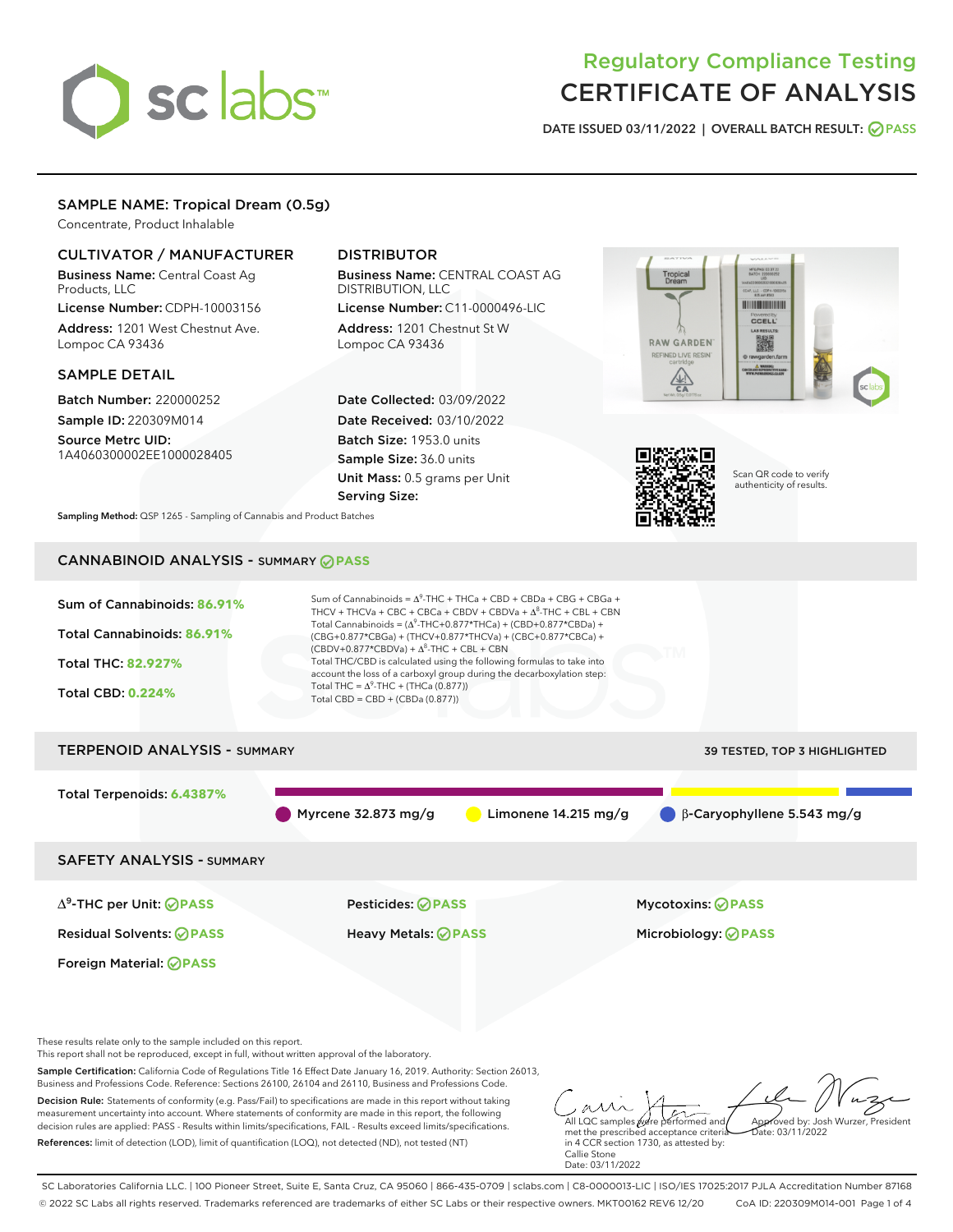

Terpene analysis utilizing gas chromatography-flame ionization detection (GC-



TROPICAL DREAM (0.5G) | DATE ISSUED 03/11/2022 | OVERALL BATCH RESULT:  $\bigcirc$  PASS

TERPENOID TEST RESULTS - 03/11/2022

#### CANNABINOID TEST RESULTS - 03/10/2022 2 PASS

Tested by high-performance liquid chromatography with diode-array detection (HPLC-DAD). **Method:** QSP 1157 - Analysis of Cannabinoids by HPLC-DAD

#### TOTAL CANNABINOIDS: **86.91%**

Total Cannabinoids (Total THC) + (Total CBD) + (Total CBG) + (Total THCV) + (Total CBC) +  $(Total CBDV) +  $\Delta^8$ -THC + CBL + CBN$ 

TOTAL THC: **82.927%** Total THC (Δ<sup>9</sup>-THC+0.877\*THCa)

TOTAL CBD: **0.224%**

Total CBD (CBD+0.877\*CBDa)

TOTAL CBG: 2.98% Total CBG (CBG+0.877\*CBGa)

TOTAL THCV: 0.52% Total THCV (THCV+0.877\*THCVa)

TOTAL CBC: ND Total CBC (CBC+0.877\*CBCa)

TOTAL CBDV: ND Total CBDV (CBDV+0.877\*CBDVa)

| <b>COMPOUND</b>  | LOD/LOQ<br>(mg/g)          | <b>MEASUREMENT</b><br><b>UNCERTAINTY</b><br>(mg/g) | <b>RESULT</b><br>(mg/g) | <b>RESULT</b><br>(%) |
|------------------|----------------------------|----------------------------------------------------|-------------------------|----------------------|
| $\Lambda^9$ -THC | 0.06/0.26                  | ±22.224                                            | 829.27                  | 82.927               |
| <b>CBG</b>       | 0.06/0.19                  | ±0.915                                             | 29.80                   | 2.980                |
| <b>THCV</b>      | 0.1/0.2                    | ±0.20                                              | 5.2                     | 0.52                 |
| <b>CBN</b>       | 0.1/0.3                    | ±0.13                                              | 2.6                     | 0.26                 |
| <b>CBD</b>       | 0.07/0.29                  | ±0.081                                             | 2.24                    | 0.224                |
| $\Delta^8$ -THC  | 0.1 / 0.4                  | N/A                                                | <b>ND</b>               | <b>ND</b>            |
| <b>THCa</b>      | 0.05/0.14                  | N/A                                                | <b>ND</b>               | <b>ND</b>            |
| <b>THCVa</b>     | 0.07 / 0.20                | N/A                                                | <b>ND</b>               | <b>ND</b>            |
| <b>CBDa</b>      | 0.02/0.19                  | N/A                                                | <b>ND</b>               | <b>ND</b>            |
| <b>CBDV</b>      | 0.04 / 0.15                | N/A                                                | <b>ND</b>               | <b>ND</b>            |
| <b>CBDVa</b>     | 0.03/0.53                  | N/A                                                | <b>ND</b>               | <b>ND</b>            |
| <b>CBGa</b>      | 0.1 / 0.2                  | N/A                                                | <b>ND</b>               | <b>ND</b>            |
| <b>CBL</b>       | 0.06 / 0.24                | N/A                                                | <b>ND</b>               | <b>ND</b>            |
| <b>CBC</b>       | 0.2 / 0.5                  | N/A                                                | <b>ND</b>               | <b>ND</b>            |
| <b>CBCa</b>      | 0.07 / 0.28                | N/A                                                | <b>ND</b>               | <b>ND</b>            |
|                  | <b>SUM OF CANNABINOIDS</b> |                                                    | 869.1 mg/g              | 86.91%               |

#### **UNIT MASS: 0.5 grams per Unit**

| $\Delta^9$ -THC per Unit              | 1100 per-package limit | 414.64 mg/unit | <b>PASS</b> |
|---------------------------------------|------------------------|----------------|-------------|
| <b>Total THC per Unit</b>             |                        | 414.64 mg/unit |             |
| <b>CBD</b> per Unit                   |                        | $1.12$ mg/unit |             |
| <b>Total CBD per Unit</b>             |                        | $1.12$ mg/unit |             |
| Sum of Cannabinoids<br>per Unit       |                        | 434.6 mg/unit  |             |
| <b>Total Cannabinoids</b><br>per Unit |                        | 434.6 mg/unit  |             |

| <b>COMPOUND</b>        | LOD/LOQ<br>(mg/g) | <b>MEASUREMENT</b><br><b>UNCERTAINTY</b><br>(mg/g) | <b>RESULT</b><br>(mg/g)                          | <b>RESULT</b><br>(%) |
|------------------------|-------------------|----------------------------------------------------|--------------------------------------------------|----------------------|
| <b>Myrcene</b>         | 0.008 / 0.025     | ±0.3287                                            | 32.873                                           | 3.2873               |
| Limonene               | 0.005 / 0.016     | ±0.1578                                            | 14.215                                           | 1.4215               |
| β-Caryophyllene        | 0.004 / 0.012     | ±0.1535                                            | 5.543                                            | 0.5543               |
| Linalool               | 0.009 / 0.032     | ±0.0859                                            | 2.901                                            | 0.2901               |
| <b>B-Pinene</b>        | 0.004 / 0.014     | ±0.0179                                            | 2.012                                            | 0.2012               |
| trans-β-Farnesene      | 0.008 / 0.025     | ±0.0431                                            | 1.563                                            | 0.1563               |
| $\alpha$ -Humulene     | 0.009 / 0.029     | ±0.0385                                            | 1.540                                            | 0.1540               |
| $\alpha$ -Pinene       | 0.005 / 0.017     | ±0.0058                                            | 0.868                                            | 0.0868               |
| Fenchol                | 0.010 / 0.034     | ±0.0216                                            | 0.717                                            | 0.0717               |
| <b>Terpineol</b>       | 0.009 / 0.031     | ±0.0309                                            | 0.646                                            | 0.0646               |
| Terpinolene            | 0.008 / 0.026     | ±0.0059                                            | 0.369                                            | 0.0369               |
| Camphene               | 0.005 / 0.015     | ±0.0023                                            | 0.258                                            | 0.0258               |
| <b>Nerolidol</b>       | 0.006 / 0.019     | ±0.0091                                            | 0.186                                            | 0.0186               |
| <b>Borneol</b>         | 0.005 / 0.016     | ±0.0058                                            | 0.176                                            | 0.0176               |
| Fenchone               | 0.009 / 0.028     | ±0.0033                                            | 0.146                                            | 0.0146               |
| <b>B-Ocimene</b>       | 0.006 / 0.020     | ±0.0033                                            | 0.131                                            | 0.0131               |
| $\alpha$ -Bisabolol    | 0.008 / 0.026     | ±0.0034                                            | 0.082                                            | 0.0082               |
| Caryophyllene<br>Oxide | 0.010 / 0.033     | ±0.0026                                            | 0.072                                            | 0.0072               |
| Guaiol                 | 0.009 / 0.030     | ±0.0013                                            | 0.035                                            | 0.0035               |
| $\gamma$ -Terpinene    | 0.006 / 0.018     | ±0.0004                                            | 0.030                                            | 0.0030               |
| Citronellol            | 0.003 / 0.010     | ±0.0009                                            | 0.024                                            | 0.0024               |
| Sabinene               | 0.004 / 0.014     | N/A                                                | <loq< td=""><td><math>&lt;</math>LOQ</td></loq<> | $<$ LOQ              |
| $\alpha$ -Phellandrene | 0.006 / 0.020     | N/A                                                | <loq< td=""><td><loq< td=""></loq<></td></loq<>  | <loq< td=""></loq<>  |
| $\Delta^3$ -Carene     | 0.005 / 0.018     | N/A                                                | <loq< td=""><td><loq< td=""></loq<></td></loq<>  | <loq< td=""></loq<>  |
| $\alpha$ -Terpinene    | 0.005 / 0.017     | N/A                                                | <loq< td=""><td><loq< td=""></loq<></td></loq<>  | <loq< td=""></loq<>  |
| Sabinene Hydrate       | 0.006 / 0.022     | N/A                                                | <loq< td=""><td><loq< td=""></loq<></td></loq<>  | <loq< td=""></loq<>  |
| Nerol                  | 0.003 / 0.011     | N/A                                                | <loq< td=""><td><loq< td=""></loq<></td></loq<>  | <loq< td=""></loq<>  |
| p-Cymene               | 0.005 / 0.016     | N/A                                                | <b>ND</b>                                        | <b>ND</b>            |
| Eucalyptol             | 0.006 / 0.018     | N/A                                                | ND                                               | <b>ND</b>            |
| Isopulegol             | 0.005 / 0.016     | N/A                                                | <b>ND</b>                                        | <b>ND</b>            |
| Camphor                | 0.006 / 0.019     | N/A                                                | <b>ND</b>                                        | <b>ND</b>            |

Isoborneol 0.004 / 0.012 N/A ND ND Menthol 0.008 / 0.025 N/A ND ND Pulegone 0.003/0.011 N/A ND ND Geraniol 0.002 / 0.007 N/A ND ND Geranyl Acetate 0.004/0.014 N/A ND ND α-Cedrene 0.005/0.016 N/A ND ND **Valencene** 0.009/0.030 N/A ND ND Cedrol 0.008 / 0.027 N/A ND ND TOTAL TERPENOIDS 64.387 mg/g 6.4387%

SC Laboratories California LLC. | 100 Pioneer Street, Suite E, Santa Cruz, CA 95060 | 866-435-0709 | sclabs.com | C8-0000013-LIC | ISO/IES 17025:2017 PJLA Accreditation Number 87168 © 2022 SC Labs all rights reserved. Trademarks referenced are trademarks of either SC Labs or their respective owners. MKT00162 REV6 12/20 CoA ID: 220309M014-001 Page 2 of 4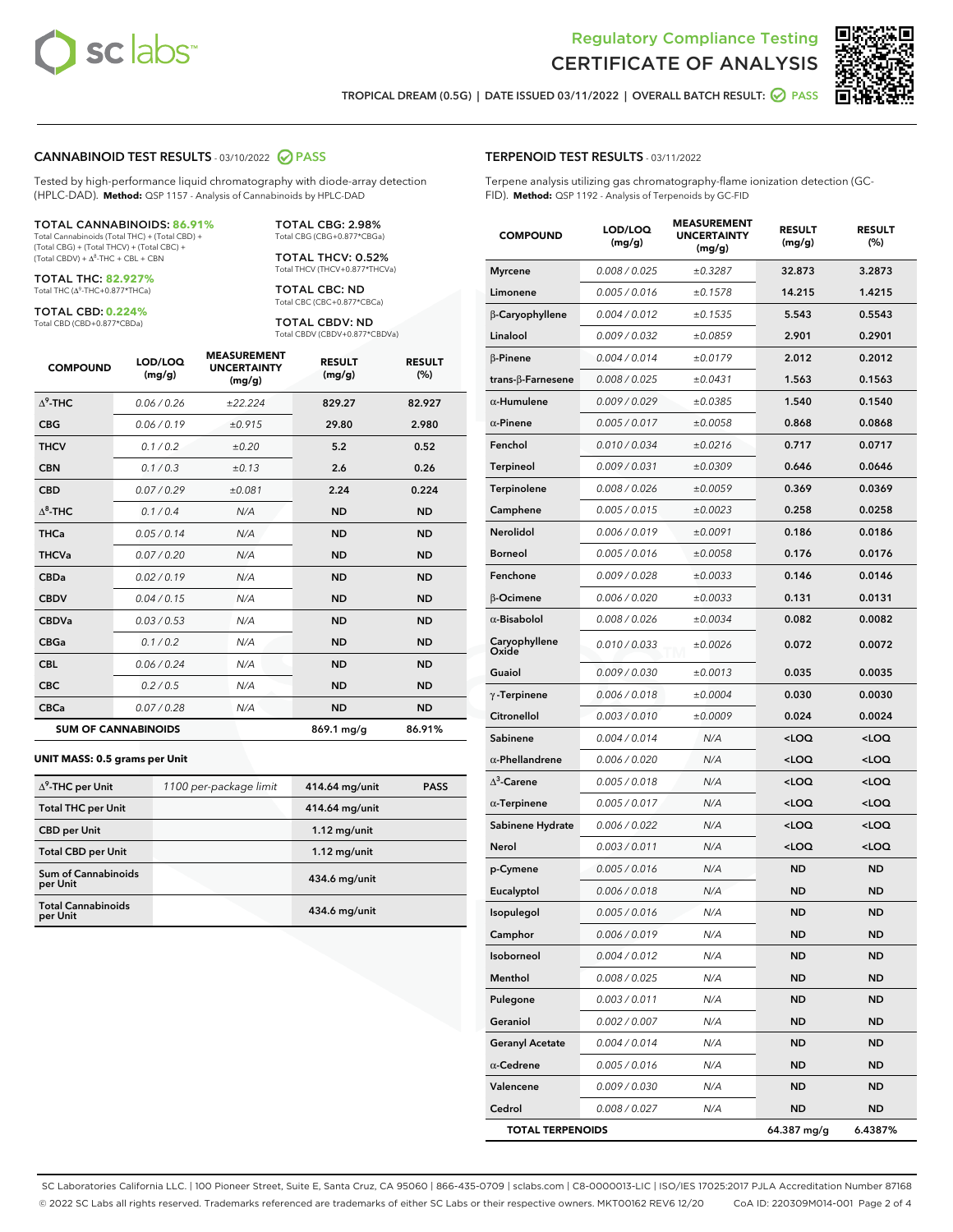



TROPICAL DREAM (0.5G) | DATE ISSUED 03/11/2022 | OVERALL BATCH RESULT:  $\bigcirc$  PASS

# CATEGORY 1 PESTICIDE TEST RESULTS - 03/11/2022 2 PASS

Pesticide and plant growth regulator analysis utilizing high-performance liquid chromatography-mass spectrometry (HPLC-MS) or gas chromatography-mass spectrometry (GC-MS). \*GC-MS utilized where indicated. **Method:** QSP 1212 - Analysis of Pesticides and Mycotoxins by LC-MS or QSP 1213 - Analysis of Pesticides by GC-MS

| <b>COMPOUND</b>             | LOD/LOQ<br>$(\mu g/g)$ | <b>ACTION</b><br><b>LIMIT</b><br>$(\mu g/g)$ | <b>MEASUREMENT</b><br><b>UNCERTAINTY</b><br>$(\mu g/g)$ | <b>RESULT</b><br>$(\mu g/g)$ | <b>RESULT</b> |
|-----------------------------|------------------------|----------------------------------------------|---------------------------------------------------------|------------------------------|---------------|
| <b>Aldicarb</b>             | 0.03 / 0.08            | $\geq$ LOD                                   | N/A                                                     | <b>ND</b>                    | <b>PASS</b>   |
| Carbofuran                  | 0.02 / 0.05            | $\ge$ LOD                                    | N/A                                                     | <b>ND</b>                    | <b>PASS</b>   |
| Chlordane*                  | 0.03/0.08              | $>$ LOD                                      | N/A                                                     | <b>ND</b>                    | <b>PASS</b>   |
| Chlorfenapyr*               | 0.03/0.10              | ≥ LOD                                        | N/A                                                     | <b>ND</b>                    | <b>PASS</b>   |
| Chlorpyrifos                | 0.02/0.06              | $>$ LOD                                      | N/A                                                     | <b>ND</b>                    | <b>PASS</b>   |
| Coumaphos                   | 0.02 / 0.07            | $\ge$ LOD                                    | N/A                                                     | <b>ND</b>                    | <b>PASS</b>   |
| Daminozide                  | 0.02 / 0.07            | ≥ LOD                                        | N/A                                                     | <b>ND</b>                    | <b>PASS</b>   |
| <b>Dichlorvos</b><br>(DDVP) | 0.03/0.09              | > LOD                                        | N/A                                                     | <b>ND</b>                    | <b>PASS</b>   |
| Dimethoate                  | 0.03 / 0.08            | $>$ LOD                                      | N/A                                                     | <b>ND</b>                    | <b>PASS</b>   |
| Ethoprophos                 | 0.03/0.10              | $>$ LOD                                      | N/A                                                     | <b>ND</b>                    | <b>PASS</b>   |
| Etofenprox                  | 0.02 / 0.06            | $\geq$ LOD                                   | N/A                                                     | <b>ND</b>                    | <b>PASS</b>   |
| Fenoxycarb                  | 0.03/0.08              | $>$ LOD                                      | N/A                                                     | <b>ND</b>                    | <b>PASS</b>   |
| Fipronil                    | 0.03 / 0.08            | $\ge$ LOD                                    | N/A                                                     | <b>ND</b>                    | <b>PASS</b>   |
| Imazalil                    | 0.02 / 0.06            | $\geq$ LOD                                   | N/A                                                     | <b>ND</b>                    | <b>PASS</b>   |
| Methiocarb                  | 0.02 / 0.07            | $\ge$ LOD                                    | N/A                                                     | <b>ND</b>                    | <b>PASS</b>   |
| Parathion-methyl            | 0.03/0.10              | $>$ LOD                                      | N/A                                                     | <b>ND</b>                    | <b>PASS</b>   |
| <b>Mevinphos</b>            | 0.03/0.09              | $\ge$ LOD                                    | N/A                                                     | <b>ND</b>                    | <b>PASS</b>   |
| Paclobutrazol               | 0.02 / 0.05            | $\ge$ LOD                                    | N/A                                                     | <b>ND</b>                    | <b>PASS</b>   |
| Propoxur                    | 0.03/0.09              | $\geq$ LOD                                   | N/A                                                     | <b>ND</b>                    | <b>PASS</b>   |
| Spiroxamine                 | 0.03 / 0.08            | $\ge$ LOD                                    | N/A                                                     | <b>ND</b>                    | <b>PASS</b>   |
| Thiacloprid                 | 0.03/0.10              | $\geq$ LOD                                   | N/A                                                     | <b>ND</b>                    | <b>PASS</b>   |

## CATEGORY 2 PESTICIDE TEST RESULTS - 03/11/2022 @ PASS

| <b>COMPOUND</b>          | LOD/LOO<br>$(\mu g/g)$ | <b>ACTION</b><br><b>LIMIT</b><br>$(\mu g/g)$ | <b>MEASUREMENT</b><br><b>UNCERTAINTY</b><br>$(\mu g/g)$ | <b>RESULT</b><br>$(\mu g/g)$ | <b>RESULT</b> |
|--------------------------|------------------------|----------------------------------------------|---------------------------------------------------------|------------------------------|---------------|
| Abamectin                | 0.03/0.10              | 0.1                                          | N/A                                                     | <b>ND</b>                    | <b>PASS</b>   |
| Acephate                 | 0.02/0.07              | 0.1                                          | N/A                                                     | <b>ND</b>                    | <b>PASS</b>   |
| Acequinocyl              | 0.02/0.07              | 0.1                                          | N/A                                                     | <b>ND</b>                    | <b>PASS</b>   |
| Acetamiprid              | 0.02/0.05              | 0.1                                          | N/A                                                     | <b>ND</b>                    | <b>PASS</b>   |
| Azoxystrobin             | 0.02/0.07              | 0.1                                          | N/A                                                     | <b>ND</b>                    | <b>PASS</b>   |
| <b>Bifenazate</b>        | 0.01/0.04              | 0.1                                          | N/A                                                     | <b>ND</b>                    | <b>PASS</b>   |
| <b>Bifenthrin</b>        | 0.02/0.05              | 3                                            | N/A                                                     | <b>ND</b>                    | <b>PASS</b>   |
| <b>Boscalid</b>          | 0.03/0.09              | 0.1                                          | N/A                                                     | <b>ND</b>                    | <b>PASS</b>   |
| Captan                   | 0.19/0.57              | 0.7                                          | N/A                                                     | <b>ND</b>                    | <b>PASS</b>   |
| Carbaryl                 | 0.02/0.06              | 0.5                                          | N/A                                                     | <b>ND</b>                    | <b>PASS</b>   |
| Chlorantranilip-<br>role | 0.04/0.12              | 10                                           | N/A                                                     | <b>ND</b>                    | <b>PASS</b>   |
| Clofentezine             | 0.03/0.09              | 0.1                                          | N/A                                                     | <b>ND</b>                    | <b>PASS</b>   |

# CATEGORY 2 PESTICIDE TEST RESULTS - 03/11/2022 continued

| <b>COMPOUND</b>               | LOD/LOQ<br>$(\mu g/g)$ | <b>ACTION</b><br><b>LIMIT</b><br>(µg/g) | <b>MEASUREMENT</b><br><b>UNCERTAINTY</b><br>$(\mu g/g)$ | <b>RESULT</b><br>(µg/g) | <b>RESULT</b> |
|-------------------------------|------------------------|-----------------------------------------|---------------------------------------------------------|-------------------------|---------------|
| Cyfluthrin                    | 0.12 / 0.38            | $\overline{2}$                          | N/A                                                     | <b>ND</b>               | <b>PASS</b>   |
| Cypermethrin                  | 0.11 / 0.32            | 1                                       | N/A                                                     | ND                      | <b>PASS</b>   |
| Diazinon                      | 0.02 / 0.05            | 0.1                                     | N/A                                                     | ND                      | <b>PASS</b>   |
| Dimethomorph                  | 0.03 / 0.09            | $\overline{\mathcal{L}}$                | N/A                                                     | ND                      | <b>PASS</b>   |
| Etoxazole                     | 0.02 / 0.06            | 0.1                                     | N/A                                                     | <b>ND</b>               | <b>PASS</b>   |
| Fenhexamid                    | 0.03 / 0.09            | 0.1                                     | N/A                                                     | <b>ND</b>               | <b>PASS</b>   |
| Fenpyroximate                 | 0.02 / 0.06            | 0.1                                     | N/A                                                     | <b>ND</b>               | <b>PASS</b>   |
| Flonicamid                    | 0.03 / 0.10            | 0.1                                     | N/A                                                     | <b>ND</b>               | <b>PASS</b>   |
| Fludioxonil                   | 0.03 / 0.10            | 0.1                                     | N/A                                                     | <b>ND</b>               | <b>PASS</b>   |
| Hexythiazox                   | 0.02 / 0.07            | 0.1                                     | N/A                                                     | <b>ND</b>               | <b>PASS</b>   |
| Imidacloprid                  | 0.04 / 0.11            | 5                                       | N/A                                                     | <b>ND</b>               | <b>PASS</b>   |
| Kresoxim-methyl               | 0.02 / 0.07            | 0.1                                     | N/A                                                     | <b>ND</b>               | <b>PASS</b>   |
| Malathion                     | 0.03 / 0.09            | 0.5                                     | N/A                                                     | ND                      | <b>PASS</b>   |
| Metalaxyl                     | 0.02 / 0.07            | $\overline{c}$                          | N/A                                                     | ND                      | <b>PASS</b>   |
| Methomyl                      | 0.03 / 0.10            | $\mathbf{1}$                            | N/A                                                     | <b>ND</b>               | <b>PASS</b>   |
| Myclobutanil                  | 0.03 / 0.09            | 0.1                                     | N/A                                                     | ND                      | <b>PASS</b>   |
| Naled                         | 0.02 / 0.07            | 0.1                                     | N/A                                                     | ND                      | <b>PASS</b>   |
| Oxamyl                        | 0.04/0.11              | 0.5                                     | N/A                                                     | ND                      | <b>PASS</b>   |
| Pentachloronitro-<br>benzene* | 0.03 / 0.09            | 0.1                                     | N/A                                                     | ND                      | <b>PASS</b>   |
| Permethrin                    | 0.04 / 0.12            | 0.5                                     | N/A                                                     | <b>ND</b>               | <b>PASS</b>   |
| Phosmet                       | 0.03 / 0.10            | 0.1                                     | N/A                                                     | ND                      | <b>PASS</b>   |
| Piperonyl<br><b>Butoxide</b>  | 0.02 / 0.07            | 3                                       | N/A                                                     | ND                      | <b>PASS</b>   |
| Prallethrin                   | 0.03 / 0.08            | 0.1                                     | N/A                                                     | <b>ND</b>               | <b>PASS</b>   |
| Propiconazole                 | 0.02 / 0.07            | 0.1                                     | N/A                                                     | <b>ND</b>               | <b>PASS</b>   |
| Pyrethrins                    | 0.04 / 0.12            | 0.5                                     | N/A                                                     | ND                      | <b>PASS</b>   |
| Pyridaben                     | 0.02 / 0.07            | 0.1                                     | N/A                                                     | ND                      | <b>PASS</b>   |
| Spinetoram                    | 0.02 / 0.07            | 0.1                                     | N/A                                                     | ND                      | <b>PASS</b>   |
| Spinosad                      | 0.02 / 0.07            | 0.1                                     | N/A                                                     | <b>ND</b>               | <b>PASS</b>   |
| Spiromesifen                  | 0.02 / 0.05            | 0.1                                     | N/A                                                     | <b>ND</b>               | <b>PASS</b>   |
| Spirotetramat                 | 0.02 / 0.06            | 0.1                                     | N/A                                                     | ND                      | <b>PASS</b>   |
| Tebuconazole                  | 0.02 / 0.07            | 0.1                                     | N/A                                                     | ND                      | <b>PASS</b>   |
| Thiamethoxam                  | 0.03 / 0.10            | 5                                       | N/A                                                     | <b>ND</b>               | <b>PASS</b>   |
| Trifloxystrobin               | 0.03 / 0.08            | 0.1                                     | N/A                                                     | <b>ND</b>               | <b>PASS</b>   |

SC Laboratories California LLC. | 100 Pioneer Street, Suite E, Santa Cruz, CA 95060 | 866-435-0709 | sclabs.com | C8-0000013-LIC | ISO/IES 17025:2017 PJLA Accreditation Number 87168 © 2022 SC Labs all rights reserved. Trademarks referenced are trademarks of either SC Labs or their respective owners. MKT00162 REV6 12/20 CoA ID: 220309M014-001 Page 3 of 4